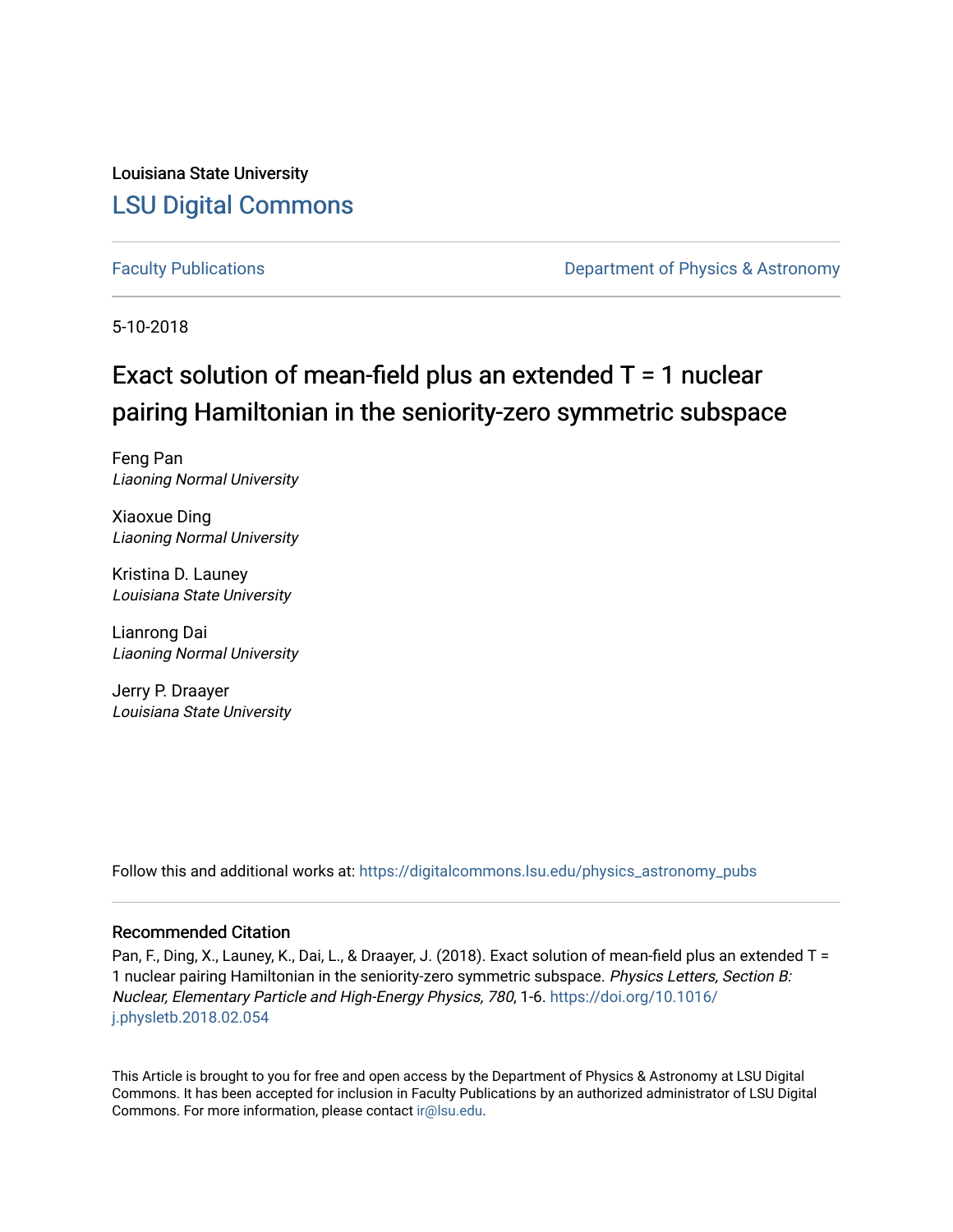#### [Physics Letters B 780 \(2018\) 1–6](https://doi.org/10.1016/j.physletb.2018.02.054)



Contents lists available at [ScienceDirect](http://www.ScienceDirect.com/)

Physics Letters B

[www.elsevier.com/locate/physletb](http://www.elsevier.com/locate/physletb)

## Exact solution of mean-field plus an extended  $T = 1$  nuclear pairing Hamiltonian in the seniority-zero symmetric subspace



Feng Pan <sup>a</sup>*,*b*,*∗, Xiaoxue Ding a, Kristina D. Launey b, Lianrong Dai a, Jerry P. Draayer <sup>b</sup>

<sup>a</sup> *Department of Physics, Liaoning Normal University, Dalian 116029, China*

<sup>b</sup> *Department of Physics and Astronomy, Louisiana State University, Baton Rouge, LA 70803-4001, USA*

#### A R T I C L E I N F O A B S T R A C T

*Article history:* Received 9 March 2017 Received in revised form 1 February 2018 Accepted 21 February 2018 Available online 26 February 2018 Editor: W. Haxton

*Keywords:*  $T = 1$  pairing interaction Exact solution np-pairing correlations

An extended pairing Hamiltonian that describes multi-pair interactions among isospin  $T = 1$  and angular momentum  $J = 0$  neutron–neutron, proton–proton, and neutron–proton pairs in a spherical mean field, such as the spherical shell model, is proposed based on the standard  $T = 1$  pairing formalism. The advantage of the model lies in the fact that numerical solutions within the seniority-zero symmetric subspace can be obtained more easily and with less computational time than those calculated from the mean-field plus standard  $T = 1$  pairing model. Thus, large-scale calculations within the seniority-zero symmetric subspace of the model is feasible. As an example of the application, the average neutron– proton interaction in even–even *N* ∼ *Z* nuclei that can be suitably described in the *f*<sup>5</sup> *pg*<sup>9</sup> shell is estimated in the present model, with a focus on the role of np-pairing correlations.

© 2018 The Author(s). Published by Elsevier B.V. This is an open access article under the CC BY license [\(http://creativecommons.org/licenses/by/4.0/\)](http://creativecommons.org/licenses/by/4.0/). Funded by  $SCOAP<sup>3</sup>$ .

#### **1. Introduction**

The pairing interaction is known to be very important for mean-field descriptions of ground-state and low-energy properties of nuclei [\[1,2\]](#page-6-0). It has been shown that either spherical or deformed mean-field plus the standard (orbit-independent) pairing interaction among angular momentum  $J = 0$  like-nucleon pairs can be solved exactly by using the Gaudin–Richardson method [\[3–5\]](#page-6-0). The deformed and spherical mean-field plus the extended pairing interaction among  *like-nucleon pairs have also been proposed,* which can be solved more easily than the standard pairing model, especially when both the number of like-nucleon pairs and the number of single-particle orbits are large  $[6,7]$ . It is also known that the ground-state properties and some properties of low-lying states of a chain of isotopes or isotones can be well described by these exactly solvable models  $[6-12]$ . Furthermore, as shown in [\[13\]](#page-6-0), the extended multi-pairing interaction among like-nucleon pairs [\[6\]](#page-6-0) can be obtained from the standard pairing interaction with an approximation, in which only the lowest eigenstate and the eigen-energy of the standard pairing interaction are taken into account. Actually, as shown in [\[13\]](#page-6-0), this part of the standard pairing interaction, expressed as the extended multi-pairing interaction

*E-mail address:* [daipan@dlut.edu.cn](mailto:daipan@dlut.edu.cn) (F. Pan).

form, plays a dominant role for low-lying states, while the remaining part of the standard pairing interaction is less important to the low-lying states, especially when the number of nucleon pairs is small, which elucidates the origin of the extended pairing interaction. Hence, properties of low-lying states described by the extended pairing model are essentially the same as those described by the standard pairing model.

Extensions to equal strength neutron–neutron (nn), proton– proton (pp), and neutron–proton (np) isospin  $T = 1$  (chargeindependent) pairing interactions has also been formulated [\[14–18\]](#page-6-0), in which the total isospin *T* is a conserved quantity. Specifically, it has been shown that the  $T = 1$  pairing Hamiltonian, which will be called the standard  $T = 1$  pairing in the following, can be built from generators of the quasi-spin  $O(5)$  group. However, a practical algorithm for diagonalizing a model with the  $T = 1$  pairing interaction in coupled or uncoupled basis of  $O(5)$ irreducible representations (irreps) is still lacking. It should also be stated that, similar to the pairing model for like-nucleon pairs, approximate numerical solutions of the mean-field plus standard  $T = 1$  pairing Hamiltonian can also be obtained by using the BCS or HFB formalism  $[19-21]$ , while simplified but reasonable exact solutions can be achieved by using an average energy (centroid) of the *p* orbits (e.g., see [\[22\]](#page-6-0) for the simplest seniority-zero case). Exact solution of the mean-field plus standard  $T = 1$  pairing model was considered previously [\[23,24\]](#page-6-0). The common feature lies in the fact that a set of coupled multi-variable polynomial equations are involved, in which the order of the polynomials increases with in-

<https://doi.org/10.1016/j.physletb.2018.02.054>

0370-2693/© 2018 The Author(s). Published by Elsevier B.V. This is an open access article under the CC BY license [\(http://creativecommons.org/licenses/by/4.0/](http://creativecommons.org/licenses/by/4.0/)). Funded by SCOAP<sup>3</sup>.

Corresponding author at: Department of Physics, Liaoning Normal University, Dalian 116029, China.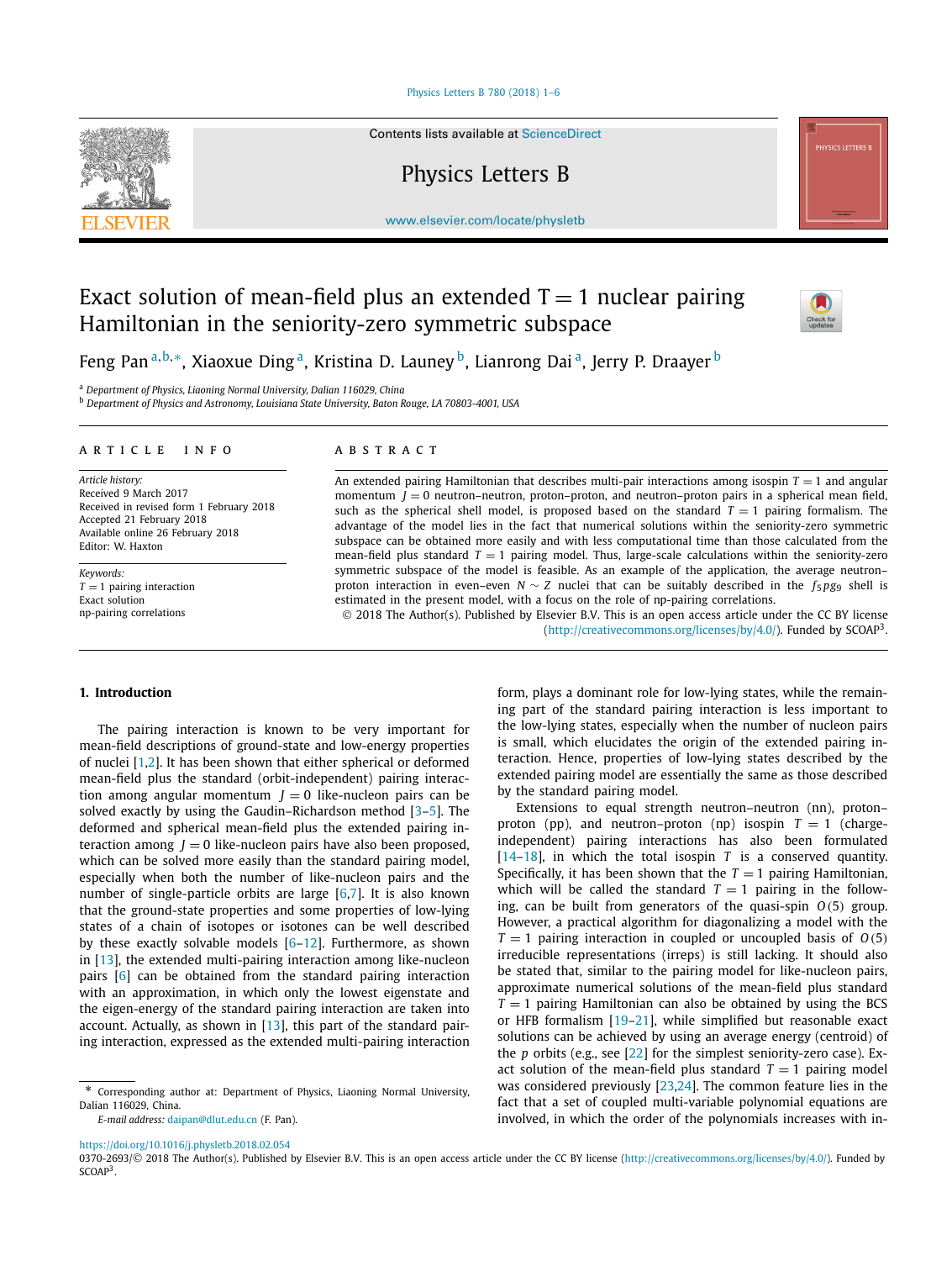<span id="page-2-0"></span>creasing number of orbits and total number of nucleon-pairs as demonstrated in [\[25\]](#page-6-0) for applications of [\[23\]](#page-6-0) for up to three nucleon pairs around the cores of  $^{16}O$ ,  $^{40}Ca$ , and  $^{56}Ni$ . Though there is no practical limitations for the application of the exact solution of the standard  $T = 1$  pairing in nuclei, it will be helpful if there is a reasonably simplified model to the problem that can be solved more easily.

#### **2.** An extended  $T = 1$  pairing model and its exact solution

For a *p*-orbit system, the standard  $T = 1$  pairing Hamiltonian is given by

$$
\hat{H}_{\rm SP} = -G \sum_{\mu} A_{\mu}^{\dagger} A_{\mu},\tag{1}
$$

where  $G > 0$  is the overall pairing interaction strength,

$$
A_{\mu}^{\dagger} = \sum_{i=1}^{p} A_{\mu}^{\dagger} (j_{i}) =
$$
\n
$$
\sum_{i=1}^{p} \sum_{m_{i}>0} (-)^{j_{i}-m_{i}} a_{j_{i},m_{i},\mu/2}^{\dagger} a_{j_{i},-m_{i},\mu/2}^{\dagger}
$$
\nfor  $\mu = 1$  or  $-1$ ,  
\n
$$
A_{0}^{\dagger} = \sum_{i=1}^{p} A_{0}^{\dagger} (j_{i}) =
$$
\n
$$
\sqrt{\frac{1}{2}} \sum_{i=1}^{p} \sum_{m_{i}>0} (-)^{j_{i}-m_{i}} (a_{j_{i},m_{i},1/2}^{\dagger} a_{j_{i},-m_{i},-1/2}^{\dagger} + a_{j_{i},m_{i},-1/2}^{d} a_{j_{i},-m_{i},1/2}^{\dagger})
$$
\n(2)

are nucleon-pair creation operators, in which  $a_{j_i,m_i,\,m_t}^{\dagger}\,(a_{j_i,m_i,\,m_t})$  is the creation (annihilation) operator for a nucleon in the *i*-th orbit of a mean-field with angular momentum *ji* , angular momentum projection  $m_i$ , and isospin projection  $m_t$  with  $m_t = 1/2$  or  $-1/2$ . As shown in [\[14–17\]](#page-6-0),  $\{A^{\dagger}_{\mu}, A_{\mu}\}$ , together with the number operator of total nucleons  $\hat{N} = \sum_{i=1}^{p} \hat{N}_{j_i}$  and the isospin operators  $T_{\mu} =$  $\sum_{i=1}^{p} T_{\mu}(j_i)$  ( $\mu = +, -, 0$ ), generate the quasi-spin *O*(5) algebra, of which the commutation relations can be found, for example, in [\[23\]](#page-6-0).

Let  $|\rho\rangle$  be the orthonormalized basis vectors of  $O(5) \supset O_T(3) \otimes$ *O*<sub>N</sub> (2), in which  $\rho \equiv \{(\omega_1, \omega_2) \beta \mathcal{N} T M_T; \eta\}$ , where  $(\omega_1, \omega_2) =$  $(Q - v/2, t)$  is an irrep of  $O(5)$  occurring in the reduction of the Kronecker product of *p* copies of *O*<sub>(</sub>5) irreps  $\otimes_{i=1}^{p} (\omega_{1,i}, \omega_{2,i})$  of *O*<sub>1</sub>(5) ⊗ ··· ⊗ *O*<sub>*p*</sub>(5) ↓ *O*(5),  $\Omega = \sum_{i=1}^{p} \Omega_i = \sum_i (j_i + 1/2)$ , *v* is the total seniority number, *t* is the reduced isospin of unpaired nucleons,  $\beta$  is the branching-multiplicity label needed in the  $O(5) \downarrow$  $O_T(3) \otimes O_N(2)$  reduction, *T* and  $M_T$  are quantum number of total isospin and that of its projection, respectively,  $\mathcal{N} = \Omega - N/2$ with *N* being the total number of nucleons, and *η* stands for a set of other quantum numbers related to the total angular momentum. Thus,  $\{|\rho\rangle\}$  is a complete set of basis vectors needed in the  $O(5)$   $\supset$   $O_T(3)$   $\otimes$   $O_N(2)$  basis. The standard  $T = 1$  pairing interaction Hamiltonian (1) can then be expressed in terms of its complete set of eigenvalues and the corresponding eigenstates as

$$
\hat{H}_{\rm SP} = \sum_{\rho} E^{\rho} |\rho\rangle\langle\rho|,\tag{3}
$$

where the sum runs over all possible *ρ*. Since the eigenstates with  $v = 0$  are the lowest in eigen-energy, similar to the extended quasi-spin *SU*(2) pairing interaction [\[13\]](#page-6-0), only the  $v = 0$  sector involved in (3) will be adopted, with the other sectors that lie higher in energy and therefore less important than the  $v = 0$  sector neglected as an approximation. To do so, one may equivalently introduce a projected  $T = 1$  pairing interaction with

$$
\tilde{H}_{\rm SP} = P_{\nu=0} \hat{H}_{\rm SP} P_{\nu=0},\tag{4}
$$

where

$$
P_{v=0} = \sum_{\mathcal{N} \mathcal{T} M_T} |(\Omega, 0) \mathcal{N} \mathcal{T} M_T\rangle \langle (\Omega, 0) \mathcal{N} \mathcal{T} M_T|
$$
 (5)

is a projection operator, in which the label *β* can be omitted because the reduction  $(\Omega, 0) \downarrow (\mathcal{N}, T)$  is branching-multiplicity-free. It can be proven directly that

$$
[C_2(O(5)), \tilde{H}_{SP}] = 0, [\hat{N}, \tilde{H}_{SP}] = 0,[T_{\mu}, \tilde{H}_{SP}] = 0 \text{ for } \mu = +, -, 0
$$
 (6)

still hold, so that the projected Hamiltonian (4) preserves the *O*(5*)* ⊃ *O*<sub>*T*</sub>(3*)* ⊗ *O*<sub>*N*</sub>(2*)* symmetry.

In the second quantization picture, for given  $\Omega_i$  ( $i = 1, \dots, p$ ), the Hamiltonian (4) is

$$
\tilde{H}_{SP} = \sum_{n \text{ T } M_T} E^{(\Omega, 0) n \text{ T}} \sum_{\rho_1, \dots, \rho_p, \tilde{\rho}_1, \dots, \tilde{\rho}_p} F^{n \text{ T } M_T}_{\rho_1, \dots, \rho_p}
$$
\n
$$
F^{n \text{ T } M_T}_{\tilde{\rho}_1, \dots, \tilde{\rho}_p} \prod_{i=1}^p K_{n_i \text{ T}_i}^{-1} Z^{(n_i \text{ 0})}_{T_i M_{T, i}} [\mathbf{A}^\dagger(j_i)] \times
$$
\n
$$
\prod_{i'=1}^p K_{\tilde{n}_{i'}}^{-1} Z^{(\tilde{n}_{i'} \text{ 0})}_{T_{i'} \tilde{M}_{T, i'}} [\mathbf{A}(j_{i'})],
$$
\n(7)

where  $E^{(\Omega, 0) n T} = -\frac{G_{\text{ext}}}{2} (n(2\Omega + 3 - n) - T(T + 1))$ , in which *n* is the total number of nucleon-pairs, while the overall pairing strength *G* of the standard  $T = 1$  pairing interaction is replaced by  $G_{\text{ext}}$ , the additional quantum numbers  $\eta_i$  can be omitted in this case with  $\rho_i \equiv \{n_i T_i M_{T,i}\}\$  and  $\tilde{\rho}_i \equiv \{\tilde{n}_i \tilde{T}_i \tilde{M}_{T,i}\}\$ , in which  $n_i$  or  $\tilde{n}_i$ is the number of nucleon-pairs in the *i*-th orbit,  $Z_{TM_T}^{(n,0)}[A^{\dagger}]$  is the polynomial of  $\{A_{\mu}^{\dagger}\}\$  given by [\[18\]](#page-6-0)

$$
Z_{TM_{T}}^{(n0)}[\mathbf{A}^{\dagger}] =
$$
\n
$$
\left[ \frac{2^{T+M_{T}} (2T+1)!!(T+M_{T})!(T-M_{T})!T!}{(n-T)!!(n+T+1)!!(2T)!} \right]^{\frac{1}{2}} \times
$$
\n
$$
\left( 2 A_{1}^{\dagger} A_{-1}^{\dagger} - A_{0}^{\dagger 2} \right)^{\frac{n-T}{2}} \times
$$
\n
$$
\sum_{x=\text{Max}[0,M_{T}]} \frac{A_{1}^{\dagger x} A_{0}^{\dagger T+M_{T}-2x} A_{-1}^{\dagger x-M_{T}}}{2^{x}(x-M_{T})!x!(T+M_{T}-2x)!},
$$
\n(8)

where *x* should be positive integer, and [*y*] denotes the integer part of *y*.

$$
K_{nT}^{-1} = \left[ \frac{2^{\frac{1}{2}(n-T)} (\Omega - (n+T)/2)! (2\Omega + 1 - n + T)!!}{\Omega_i! (2\Omega + 1)!!} \right]^{\frac{1}{2}},\qquad(9)
$$

and

$$
F_{\rho_1,\cdots,\rho_p}^{n \, T \, M_T} = \langle \rho_1,\cdots,\rho_p | (\Omega,\,0) \, \mathcal{N} \, T \, M_T \rangle \tag{10}
$$

is the *O*(5) ⊃  $(O_T(3)$  ⊃  $O_T(2))$ ⊗  $O_N(2)$  multi-coupling coefficient. According to the vector coherent state theory [\[18\]](#page-6-0), in general, the overlap  $F_{\rho_1,\dots,\rho_p}^{n T M_T}$  can be expressed as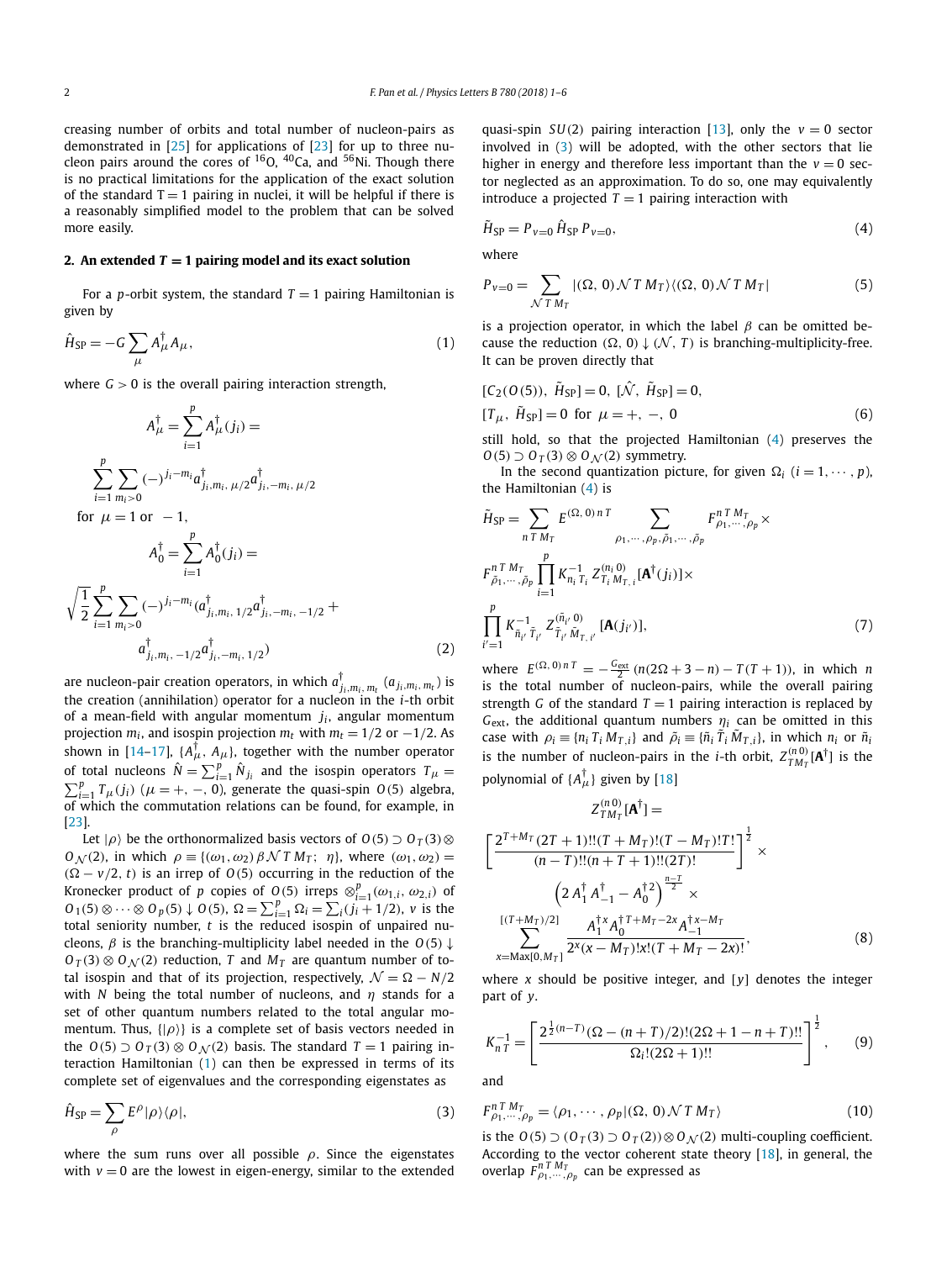<span id="page-3-0"></span>
$$
F_{\rho_1,\dots,\rho_p}^n = \frac{K_{nT}^{-1}}{\prod_{i=1}^p K_{n_i T_i}^{-1}} \times
$$
  
\n
$$
\begin{aligned}\n\left( \begin{array}{ccc} (n_1, 0) & \cdots & (n_p, 0) \\ T_1 M_{T,1} & \cdots & T_p M_{T,p} \end{array} \middle| (n, 0) \right) \\
\frac{K_{nT}^{-1}}{\prod_{i=1}^p K_{n_i T_i}^{-1}} \langle 0 | \prod_{i=1}^p Z_{T_i M_{T,i}}^{(n_i 0)} [\mathbf{b}(j_i)] Z_{T M_T}^{(n_0)} [\mathbf{b}^\dagger] | 0 \rangle,\n\end{aligned}
$$
\n(11)

where  $\begin{pmatrix} (n_1, 0) & \cdots & (n_p, 0) \\ T & M & T & M \end{pmatrix}$  $T_1 M_{T, 1} \cdots T_p M_{T, p}$  $\begin{array}{c} \begin{array}{c} \begin{array}{c} \begin{array}{c} \end{array}\\ \begin{array}{c} \end{array} \end{array} \end{array} \end{array}$ *(n,* 0*) T , MT*  $\Big\}$  is the *U<sub>T</sub>*(3*)* ⊃ *O<sub>T</sub>*(3*)* ⊃

 $O_T(2)$  multi-coupling coefficient,  $Z_{T M_T}^{(n,0)}[\mathbf{b}^\dagger]$  is a polynomial of  ${b^{\dagger}_{\mu}}$ , which is of the same form as that shown in [\(8\)](#page-2-0) with the replacement:  $A^{\dagger}_{\mu} \Rightarrow b^{\dagger}_{\mu}, b^{\dagger}_{\mu} = \sum_{i=1}^{p} b^{\dagger}_{\mu}(j_i)$ , and  $\{b^{\dagger}_{\mu}(j_i), b_{\mu}(j_i)\}$  $(i = 1, \dots, p)$  are p copies of boson creation and annihilation operators satisfying  $[b_{\mu}(j_i), b_{\mu'}^{\dagger}(j_i')] = \delta_{ii'} \delta_{\mu \mu'}$ . The expression (11) is extremely useful since the boson-calculus can be mapped to the differential form with  $b^\dagger_\mu(j_i) \Rightarrow z_{i,\,\mu}$  and  $b_\mu(j_i) \Rightarrow \partial/\partial z_{i,\,\mu}$ , which can then be calculated by using symbolic computation tools, such as Maple or Mathematica. Since  $b^{\dagger}_{\mu} = \sum_{i=1}^{p} b^{\dagger}_{\mu}(j_{i})$  is a symmetric function of  $\{b^{\dagger}_{\mu}(j_i)\}$ , the  $U_T(3) \supset O_T(3) \supset O_T(2)$  multi-coupling coefficient involved in (11) can effectively be simplified as

$$
\begin{aligned}\n\left\langle n_1, 0 \right\rangle & \cdots & \left\langle n_p, 0 \right\rangle \\
T_1 M_{T, 1} & \cdots & T_p M_{T, p} \mid T, M_T \right\rangle &= \\
\frac{K_{nT}^{-1}}{\prod_{i=1}^p K_{n_i}^{-1}} \langle 0 | \prod_{i=1}^p Z_{T_i M_{T, i}}^{(n_i 0)} [\mathbf{b}] Z_{T M_T}^{(n_0)} [\mathbf{b}^\dagger] | 0 \rangle, \tag{12}\n\end{aligned}
$$

which greatly simplifies the computation process in comparison to the expression used in (11). It can be verified after the expansion that [\(7\)](#page-2-0) not only contains the original standard  $T = 1$  pairing interaction  $\hat{H}_{SP} = -G_{ext} \sum_{\mu} A_{\mu}^{\dagger} A_{\mu}$  among nucleon-pairs, but also contains multi-body  $T = 1$  pairing interactions with the overall pairing interaction strength  $G_{ext}$  up to infinite order when  $\Omega \rightarrow \infty$  similar to the extended quasi-spin *SU(*2*)* pairing interaction among likenucleon pairs [\[6,7\]](#page-6-0).

By using the procedure similar to that provided in  $[6,7]$ , it can be shown that a spherical mean-field plus the extended pairing Hamiltonian

$$
\hat{H}_{\text{ext}} = \sum_{i=1}^{p} \epsilon_{j_i} \hat{N}_{j_i} + \tilde{H}_{\text{SP}},
$$
\n(13)

where  $\epsilon_{i}$  (*i* = 1, 2,  $\cdots$  *, p*) are single-particle energies generated from any mean-field, is exactly solvable within the seniority-zero symmetric subspace, namely, with  $v_i = 0 \forall i$ , and for a given number of nucleon-pairs *n* with  $T = n - 2k$  for  $k = 0, 1, \dots, \lceil n/2 \rceil$ , where [*r*] is the integer part of *r*, which is sufficient to describe ground state of most even–even and odd–odd nuclei. However, direct diagonalization of (13) in the general case seems not to be simple. Moreover, since [\(7\)](#page-2-0) is still invariant under the  $O_T(3)$  transformation, eigenvalues of (13) should also be independent of the quantum number *MT* .

Similar to  $[6,7]$ , in the seniority-zero case, the eigenstate of  $(13)$ , up to a normalization constant, may be written as

$$
|\zeta_{n\,T}, \mathcal{N}\,T\,M_{T}\rangle = \sum_{\rho_{1}, \cdots, \rho_{p}} \frac{F_{\rho_{1}, \cdots, \rho_{p}}^{n\,T\,M_{T}}}{2\sum_{i=1}^{p} \epsilon_{j_{i}} n_{i} - E_{n\,T}^{(\zeta_{n\,T})}} \times \prod_{i'=1}^{p} K_{n_{i'}\,T_{i'}}^{-1} Z_{T_{i'}\,M_{T,i'}}^{(n_{i'}\,0)} [\mathbf{A}^{\dagger}(j_{i'})]|0\rangle, \tag{14}
$$

where  $\mathcal{N} = \Omega - n$ ,  $E_{nT}^{(\zeta_n T)}$  is an eigenvalue of  $\hat{H}_{ext}$ , in which  $\zeta_{nT}$  labels the *ζ* -th excitation state for fixed quantum numbers *n* and *T* . It should be noted that the eigenstate expressed in (14) is only valid with  $T = n - 2k$  for  $k = 0, 1, 2, \cdots, [n/2]$  because the overlap  $F_{\rho_1,\cdots,\rho_p}^{\eta\;T\;M_T}$  is involved in (14), which is zero for other *T* values, namely, the solution is within the seniority-zero symmetric subspace.

One can directly check that

$$
\sum_{i=1}^{p} \epsilon_{j_i} \hat{N}_{j_i} | \zeta_{n\,T}, \mathcal{N} \, T \, M_T \rangle = E_{n\,T}^{(\zeta)} | \zeta_{n\,T}, \mathcal{N} \, T \, M_T \rangle +
$$
\n
$$
\sum_{\rho_1, \cdots, \rho_p} F_{\rho_1, \cdots, \rho_p}^{n\,T \, M_T} \prod_{i'=1}^{p} K_{n_{i'} \, T_{i'}}^{-1} Z_{T_{i'} \, M_{T,i'}}^{(n_{i'} \, 0)} [\mathbf{A}^{\dagger}(j_{i'})] | 0 \rangle \tag{15}
$$

and

 $$ 

$$
\tilde{H}_{\text{SP}}|\zeta_{n\,T}, \mathcal{N}\,T\,M_{T}\rangle =
$$
\n
$$
E^{(\Omega,0)\,n\,T} \sum_{\rho_{1},\dots,\rho_{p}} \frac{(F_{\rho_{1},\dots,\rho_{p}}^{n\,T\,M_{T}})^{2}}{2\sum_{i=1}^{p} \epsilon_{j_{i}} n_{i} - E_{n\,T}^{(\zeta_{n\,T})}} \times
$$
\n
$$
\sum_{1,\dots,\tilde{\rho}_{p}} F_{\tilde{\rho}_{1},\dots,\tilde{\rho}_{p}}^{n\,T\,M_{T}} \prod_{i'=1}^{p} K_{n_{i'}\,\tilde{T}_{i'}}^{-1} Z_{\tilde{T}_{i'}\,\tilde{M}_{T,i'}}^{(n_{i'}\,0)} [\mathbf{A}^{\dagger}(j_{i'})]|0\rangle. \tag{16}
$$

Thus, the eigen-equation  $\hat{H}_{ext}|\zeta_{n,T}, \mathcal{N} |T M_T\rangle = E_{nT}^{(\zeta_{n,T})}|\zeta_{n,T},$  $NTM_T$ ) results in the following equation in determining the eigenvalue *E(ζn T ) n T* :

$$
1 - \frac{G_{\text{ext}}}{2} (n(2\Omega + 3 - n) - T(T + 1)) \times
$$
  

$$
\sum_{\rho_1, \dots, \rho_p} \frac{\left(F_{\rho_1, \dots, \rho_p}^{n \, T \, M_T}\right)^2}{2 \sum_{i=1}^p \epsilon_{j_i} n_i - E_{n \, T}^{(\zeta_{n \, T})}} = 0 \text{ for } n \neq 0,
$$
 (17)

and  $E_{00}^{(\zeta_{0,0}=1)} = 0$  for  $n = 0$ . Once (17) is solved, in which  $E_{nT}^{(\zeta_{nT})}$  is the only variable of the equation, one obtains excitation energies  $E_{nT}^{(\zeta_{nT})}$  and the corresponding eigenstates (14). When all singleparticle energies are degenerate with  $\epsilon_{i} = \epsilon \ \forall \ i$ , there is only a unique solution of (17) with

$$
E_{n\,T}^{(\zeta_{n\,T}=1)} = 2\epsilon \, n - \frac{G_{\text{ext}}}{2} \left( n(2\Omega + 3 - n) - T(T + 1) \right),\tag{18}
$$

which is exactly the ground-state eigenvalue of the standard isovector pairing model with degenerate single-particle energies [\[17\]](#page-6-0) for given number of pairs *n* and isospin *T* . The corresponding normalized ground state is given by

$$
|(\Omega, 0) \mathcal{N} T M_T\rangle = K_{nT}^{-1} Z_{T M_T}^{(n0)} [\mathbf{A}^\dagger]|0\rangle.
$$
 (19)

As shown in [\(8\)](#page-2-0), besides the *T* pairs with the third projection of the isospin  $M_T$ , (19) involves a condensate of  $J = 0$  and  $T = 0$ quartet  $A^{\dagger} \cdot A^{\dagger}$ . Therefore, it is obvious that the ground state of the extended isovector pairing model with degenerate single-particle energies is dominated by the  $\alpha$ -like quartets when  $T = 0$  for even *n* cases and  $T = 1$  for odd *n* cases as shown in [\(8\)](#page-2-0) and concluded in [\[26\]](#page-6-0). In addition, as shown recently in [\[27,28\]](#page-6-0), the  $\alpha$ -like quartets are also very important ingredients in the ground state of isovector pairing Hamiltonians with non-degenerate single-particle energies. As shown in (14), the ground state of the extended model with non-degenerate single-particle energies is a superposition of  $\prod_{i=1}^{p} Z_{T_i M_{T,i}}^{(n_i 0)}$  *A*<sup>†</sup>(*j<sub>i</sub>*)], in which the *J* = 0 and *T* = 0 quartets  $A^{\dagger}(j_i) \cdot A^{\dagger}(j_i)$  are also important. Since the ground state is symmetric with respect to the orbit permutations, it can be expected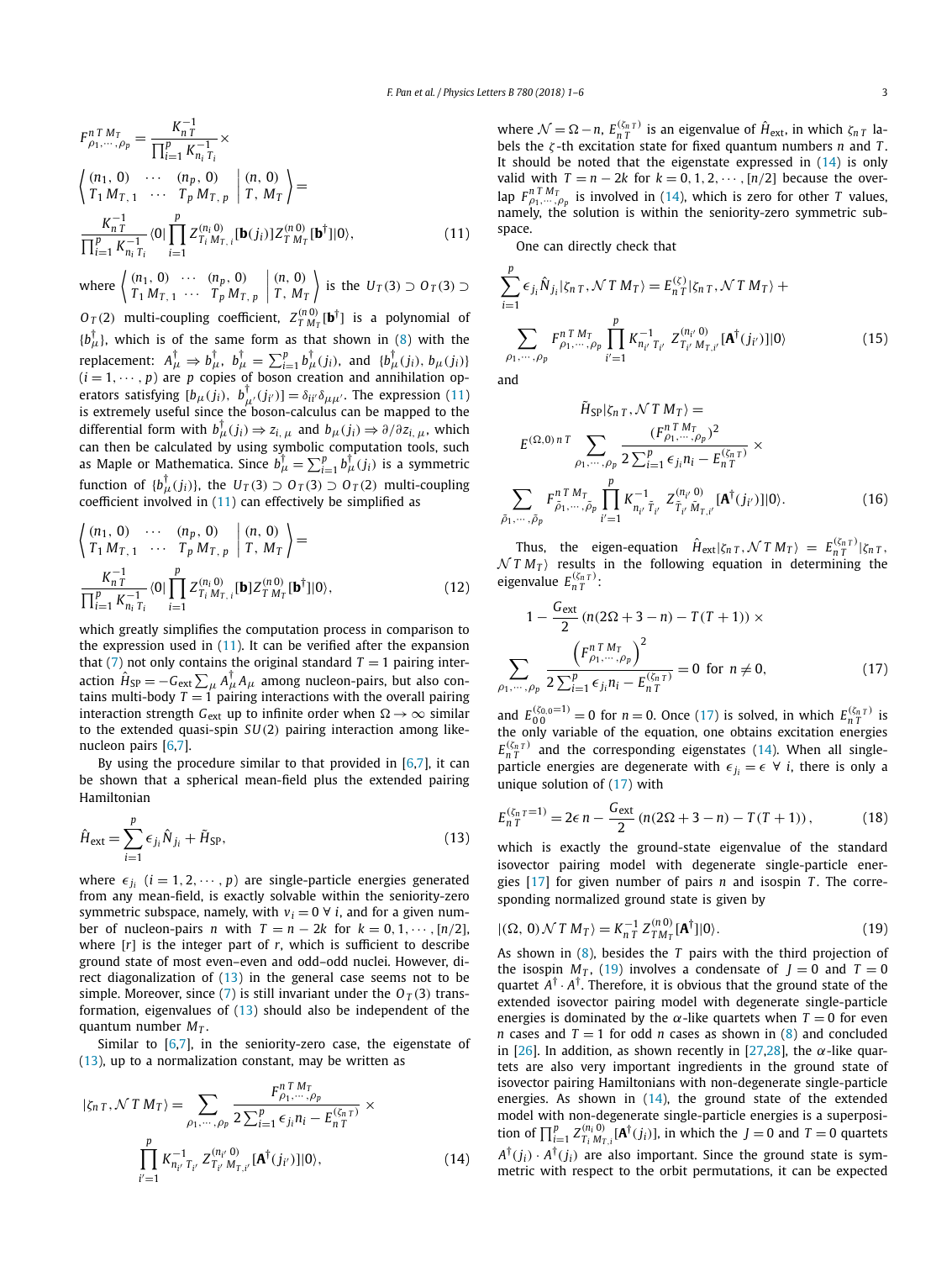that the overlap of the ground state with an approximate one with  $J = 0$  and  $T = 0$  quartet condensate should also be significant. Due to the complicated multi-pair coupling structure of [\(14\)](#page-3-0), a quantitative analysis of the  $J = 0$  and  $T = 0$  quartet content in the ground state of the model with non-degenerate single-particle energies may be made in our future work.

In order to show the difference and similarity of the meanfield plus standard  $T = 1$  pairing model (SP) and the mean-field plus extended  $T = 1$  pairing model (EXT), energy levels and eigenstates of the EXT Hamiltonian [\(13\)](#page-3-0) were compared to those of the SP one [\[23\]](#page-6-0) with the number of pairs  $n \leq 3$  and other quantum numbers to be the same within the seniority-zero symmetric subspace. In our analysis, we take  $G_{ext} = G = 1.0$  MeV, and consider  $p = 4$  orbitals with single-particle energies to be those in the  $f_5pg_9$ -shell deduced in [\[29\]](#page-6-0) with  $\epsilon_{3/2} = 0.000$  MeV,  $\epsilon_{5/2} =$ 1.1193 MeV,  $\epsilon_{1/2} = 1.9892$  MeV, and  $\epsilon_{9/2} = 3.5663$  MeV, where a constant  $\epsilon_0 = -9.828$  MeV has been subtracted from each original single-particle energy provided in [\[29\]](#page-6-0). All level energies of the two models in the seniority-zero symmetric subspace for  $n \leq 2$  and the  $T = 3$  case for  $n = 3$  are shown in Table 1. The  $T = 1$  case for  $n = 3$  is not provided because to solve the related equations for this case given in [\[23\]](#page-6-0) is not easy, which may be analyzed in our future work.

It can be verified that the number of pairing excitation states for given *n* and *T* in the two models within the seniority-zero symmetric subspace is exactly the same, but there are obvious difference of the level energies from the two models when  $n \geq 2$ , especially in excited levels, because the pairing interaction term of the two models is different when  $n \geq 2$ . In the extended  $T = 1$ pairing Hamiltonian there are high order terms involved, while there is only two-body term in the standard  $T = 1$  pairing one. As shown in Table 1, the eigenstates and the corresponding eigenenergies of the two models are exactly the same when  $n = 1$  and  $T = 1$  if  $G_{ext} = G$  is taken, which is understandable because the high order terms vanish except the standard two-body one when the extended  $T = 1$  pairing Hamiltonian is applied to an one-pair state. Since the pairing interaction of the two models is different, an eigenstate of the one model can be expanded in terms of those of the other. However, our calculation shows that the overlap of the lowest eigenstate of the two models is significant, where the overlap is defined by

$$
O(n, T, \zeta) = |\langle \zeta, n \, T \, M_T | \zeta, n \, T \, M_T \rangle_{SP}| \tag{20}
$$

for given *n*, *T*,  $M_T$  with  $\zeta = 1, 2, \cdots$ , where  $|\zeta, nTM_T\rangle_{SP}$  is the corresponding eigenstate of the mean-field plus standard  $T = 1$ model, which is greater than 70% in the lowest eigenstate for given *n* and *T*, but is typically smaller for increasing excitation energy and the number of pairs, while overlaps for some higherlying states are also significant. Though at present we do not know which model is better in describing excited states with 8 MeV higher in excitation energy than that of the ground state of *N* ∼ *Z* nuclei in this region, the ground state of the two models is basically similar in nature. The ground-state energy difference can be diminished by adjusting the pairing interaction strength. Therefore, it is expected that the extended  $T = 1$  pairing model (EXT), like the standard  $T = 1$  pairing model (SP), can be used to describe ground state of  $N \sim Z$  nuclei with similar fitting quality.

#### **3. An example of application**

As an example of an application, we use the exact solution of the EXT within the seniority-zero symmetric subspace to estimate np-pairing contribution in even–even *N* ∼ *Z* nuclei suitably

| with single-particle energies of the $f_5p_{g3}$ -shell and $G_{\text{ext}} = G = 1.0$ MeV for the number of pairs $n \leq 3$ (see text), where "-" denotes that the corresponding level does not exist. The overlap of the corresponding e<br>12.5754<br>6.9312<br>∏<br>∪<br>0.8254<br>3.1952<br>1.3204<br>16.26%<br>$\zeta = 10$<br>6.2377<br>10.7813<br>11669<br>3.4172<br>912783<br>0.3652<br>89.96%<br>82.34%<br>5,5207<br>13.46%<br>$\zeta = 9$<br>6.96743<br>8.29938<br>0.7869<br>85.34%<br>15.28%<br>3.7915<br>36.80%<br>3.3344<br>8.5280<br>$\zeta = 8$<br>5.35437<br>'.86375<br>79.54%<br>2.4890<br>6.2417<br>61.06%<br>8.1939<br>30.19%<br>73955<br>$\zeta = 7$<br>6.42473<br>4.3968<br>42.91%<br>44.17%<br>6.4203<br>.0709<br>6.7633<br>4.5081<br>$\zeta = 6$<br>0.50469<br>6.44238<br>5.18967<br>12.34%<br>42.42%<br>.8126<br>5.0180<br>1.4522<br>9.90%<br>$\zeta = 5$<br>$-0.63758$<br>$-2.8597$<br>$-4.5175$<br>4.09608<br>4.81954<br>5.4535<br>5.4535<br>11425<br>27.21%<br>11.38%<br>$\zeta = 4$<br>100%<br>$-4.89564$<br>$-5.7113$<br>$-2.2039$<br>3.56528<br>3.56528<br>2.89732<br>27.80%<br>4.0157<br>2.9793<br>55.06%<br>1.44%<br>$\zeta = 3$<br>100%<br>$-7.84463$<br>367038<br>0.867038<br>1337164<br>$-6.7326$<br>$-4.1491$<br>116425<br>66.39%<br>63.28%<br>2.4473<br>50.09%<br>$\zeta = 2$<br>100% |                                    |  | Eigen-energies of the mean-field plus extended T = 1 pairing model (EXT) and those of the standard T = 1 pairing model (SP) obtained by using the exact solution provided in [23] in the senioticy-zero symmetric subspace |        |        |  |        |        |                          |              |              |                                           |
|------------------------------------------------------------------------------------------------------------------------------------------------------------------------------------------------------------------------------------------------------------------------------------------------------------------------------------------------------------------------------------------------------------------------------------------------------------------------------------------------------------------------------------------------------------------------------------------------------------------------------------------------------------------------------------------------------------------------------------------------------------------------------------------------------------------------------------------------------------------------------------------------------------------------------------------------------------------------------------------------------------------------------------------------------------------------------------------------------------------------------------------------------------------------------------------------------------------------------------------------------------------------------------------------------------------------------|------------------------------------|--|----------------------------------------------------------------------------------------------------------------------------------------------------------------------------------------------------------------------------|--------|--------|--|--------|--------|--------------------------|--------------|--------------|-------------------------------------------|
|                                                                                                                                                                                                                                                                                                                                                                                                                                                                                                                                                                                                                                                                                                                                                                                                                                                                                                                                                                                                                                                                                                                                                                                                                                                                                                                              | the two models is defined by (20). |  |                                                                                                                                                                                                                            |        |        |  |        |        |                          |              |              |                                           |
|                                                                                                                                                                                                                                                                                                                                                                                                                                                                                                                                                                                                                                                                                                                                                                                                                                                                                                                                                                                                                                                                                                                                                                                                                                                                                                                              | $\overline{1}$                     |  |                                                                                                                                                                                                                            |        |        |  |        |        | $\overline{2}$<br>∏<br>∪ | $\zeta = 13$ | $\zeta = 14$ | $\overline{1}$<br>$\overline{\mathbf{u}}$ |
|                                                                                                                                                                                                                                                                                                                                                                                                                                                                                                                                                                                                                                                                                                                                                                                                                                                                                                                                                                                                                                                                                                                                                                                                                                                                                                                              | $-7.53623$                         |  |                                                                                                                                                                                                                            |        |        |  |        |        |                          |              |              |                                           |
|                                                                                                                                                                                                                                                                                                                                                                                                                                                                                                                                                                                                                                                                                                                                                                                                                                                                                                                                                                                                                                                                                                                                                                                                                                                                                                                              | $-7.53623$                         |  |                                                                                                                                                                                                                            |        |        |  |        |        |                          |              |              |                                           |
|                                                                                                                                                                                                                                                                                                                                                                                                                                                                                                                                                                                                                                                                                                                                                                                                                                                                                                                                                                                                                                                                                                                                                                                                                                                                                                                              | $00\%$                             |  |                                                                                                                                                                                                                            |        |        |  |        |        |                          |              |              |                                           |
|                                                                                                                                                                                                                                                                                                                                                                                                                                                                                                                                                                                                                                                                                                                                                                                                                                                                                                                                                                                                                                                                                                                                                                                                                                                                                                                              | $-12.9216$                         |  |                                                                                                                                                                                                                            |        |        |  |        |        |                          |              |              |                                           |
|                                                                                                                                                                                                                                                                                                                                                                                                                                                                                                                                                                                                                                                                                                                                                                                                                                                                                                                                                                                                                                                                                                                                                                                                                                                                                                                              | $-12.3311$                         |  |                                                                                                                                                                                                                            |        |        |  |        |        |                          |              |              |                                           |
|                                                                                                                                                                                                                                                                                                                                                                                                                                                                                                                                                                                                                                                                                                                                                                                                                                                                                                                                                                                                                                                                                                                                                                                                                                                                                                                              | 98.90%                             |  |                                                                                                                                                                                                                            |        |        |  |        |        |                          |              |              |                                           |
|                                                                                                                                                                                                                                                                                                                                                                                                                                                                                                                                                                                                                                                                                                                                                                                                                                                                                                                                                                                                                                                                                                                                                                                                                                                                                                                              | $-16.1364$                         |  |                                                                                                                                                                                                                            |        |        |  |        |        |                          |              |              |                                           |
|                                                                                                                                                                                                                                                                                                                                                                                                                                                                                                                                                                                                                                                                                                                                                                                                                                                                                                                                                                                                                                                                                                                                                                                                                                                                                                                              | 15.3366                            |  |                                                                                                                                                                                                                            |        |        |  |        |        |                          |              |              |                                           |
|                                                                                                                                                                                                                                                                                                                                                                                                                                                                                                                                                                                                                                                                                                                                                                                                                                                                                                                                                                                                                                                                                                                                                                                                                                                                                                                              | 10.32%                             |  |                                                                                                                                                                                                                            |        |        |  |        |        |                          |              |              |                                           |
|                                                                                                                                                                                                                                                                                                                                                                                                                                                                                                                                                                                                                                                                                                                                                                                                                                                                                                                                                                                                                                                                                                                                                                                                                                                                                                                              | $-16.1532$                         |  |                                                                                                                                                                                                                            |        |        |  |        |        | 8.8449                   | 1.7519       | 13.5953      | 74442                                     |
|                                                                                                                                                                                                                                                                                                                                                                                                                                                                                                                                                                                                                                                                                                                                                                                                                                                                                                                                                                                                                                                                                                                                                                                                                                                                                                                              | $-15.1038$                         |  |                                                                                                                                                                                                                            |        |        |  |        |        | 13.8132                  | 15.6437      | 18.0005      | 21.0409                                   |
|                                                                                                                                                                                                                                                                                                                                                                                                                                                                                                                                                                                                                                                                                                                                                                                                                                                                                                                                                                                                                                                                                                                                                                                                                                                                                                                              | 97.36%                             |  |                                                                                                                                                                                                                            | 33.59% | 12.92% |  | 10.97% | 21.84% | 52.06%                   | 68.58%       | 79.81%       | 84.49%                                    |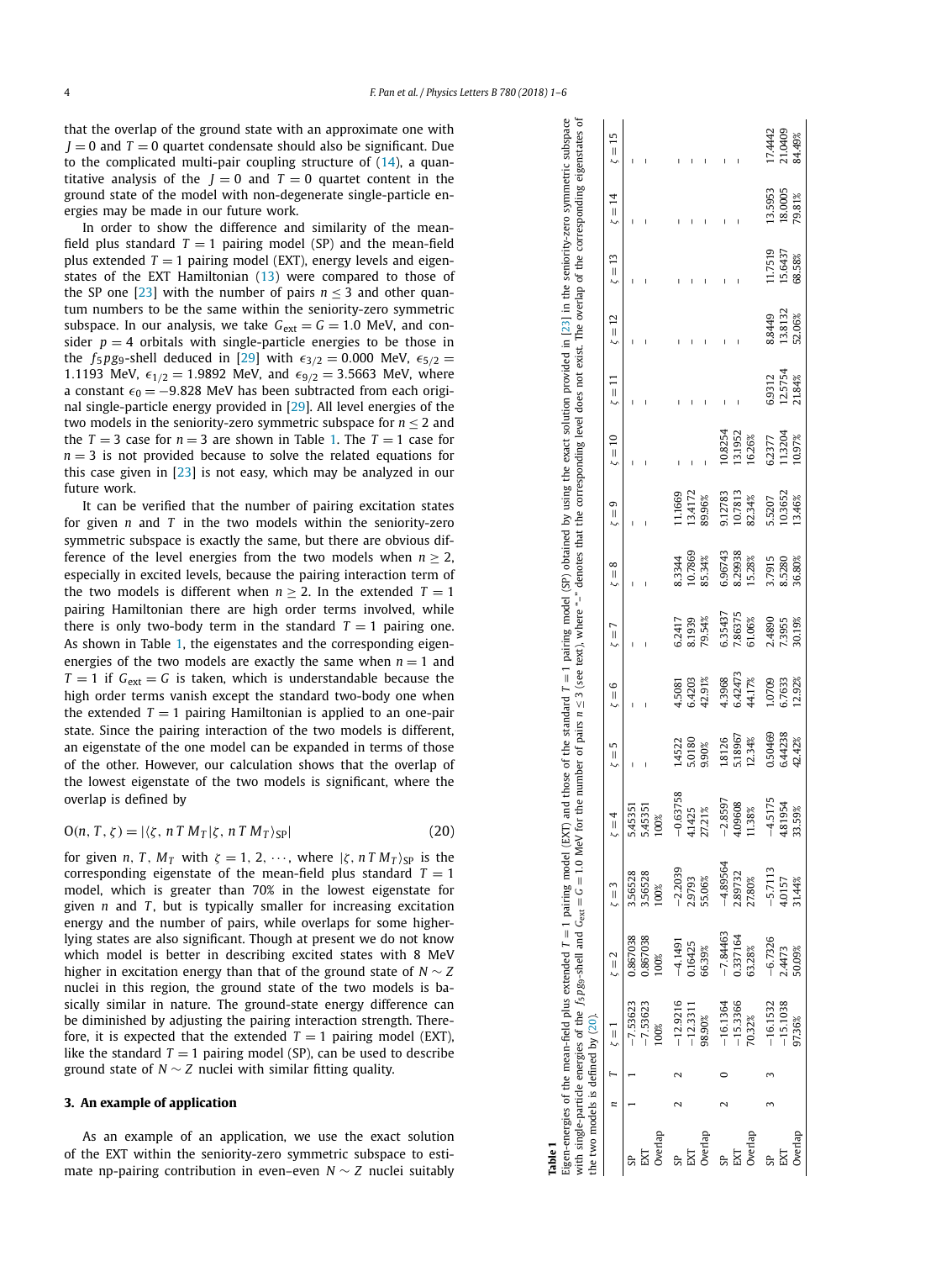<span id="page-5-0"></span>to be described in the  $f_5 p g_9$ -shell outside the <sup>56</sup>Ni core with the single-particle energies shown above. In our calculation, interaction between the core and valence nucleon-pairs is neglected. For even–even  $N \sim Z$  nuclei, the average np-interaction energy defined as [\[31–33\]](#page-6-0)

$$
\delta V_{\text{pn}}^{\text{ee}}(A = Z + N) \equiv \delta V_{\text{pn}}^{\text{ee}}(Z, N) =
$$
  
\n
$$
\frac{1}{4} (B(Z, N) + B(Z - 2, N - 2) -
$$
  
\n
$$
B(Z, N - 2) - B(Z - 2, N)),
$$
\n(21)

where  $B(Z, N)$  is the binding energy of the even–even nucleus, is used to estimate the np-interaction, which is considered to be the np-pairing contribution approximately, in the even–even  $N \sim Z$ nuclei.

Since <sup>56</sup>Ni is taken to be the core, the binding energy of a nucleus considered is defined as

$$
B(28 + N_{\pi}, 28 + N_{\nu}) = B(28, 28) + E_{C}(28, 28) - E_{C}(28 + N_{\pi}, 28 + N_{\nu}) - E_{sym}(28 + N_{\pi}, 28 + N_{\nu}) +
$$
  

$$
(N_{\pi} + N_{\nu})E_{0} - E_{(N_{\pi} + N_{\nu})/2}^{(1)},
$$
 (22)

where

$$
E_C(Z, N) = 0.7173 \frac{Z(Z-1)}{A^{1/3}} (1 - Z^{-2/3}) \text{ MeV}
$$
 (23)

and, with  $I = |N - Z|/A$ ,

$$
E_{sym}(Z, N) = \frac{29.2876}{A} |N - Z|^2 \times
$$
  
(1 +  $\frac{2 - |I|}{2 + |I| A} - \frac{1.4492}{A^{1/3}})$  MeV, (24)

are the Coulomb and symmetry energy [\[34\]](#page-6-0), respectively, where *A* is the mass number  $A = N + Z$ ,  $N_{\pi}$  and  $N_{\nu}$  are the number of valence protons and neutrons, respectively, *E*<sup>0</sup> is the average binding energy per valence nucleon in the  $f_5pg_9$ -shell, which is almost a constant, and  $E^{(1)}_n$  with  $n = (N_\pi + N_\nu)/2$  is the lowest eigen-energy calculated from the mean-field plus extended  $T = 1$  pairing model. The *I* correction term introduced in the symmetry energy (24) approximately describes the Wigner effect  $[34]$ . Using  $(22)$ , we fit the even–even  $N = Z$  and  $N = Z \pm 2$  nuclei with mass number  $A = 58-80$  in this region. The constant  $E_0$  was chosen such that the extended pairing interaction strength *G*ext ∼ 1*.*0 MeV for the  $n = 1$  case is comparable to the orbit-dependent pairing interaction parameters of the  $J = 0$  and  $T = 1$  pairing interactions determined in [\[29\]](#page-6-0) for the  $f_5pg_9$ -shell. Hence, we set  $E_0 = 7.5$  MeV which is very close to the empirical binding energy per particle in nuclei. The results for the even–even *N* ∼ *Z* nuclei concerned are provided in Table 2. The pairing interaction strength G<sub>ext</sub> can be adjusted accurately to fit the binding energy of even-*n* nuclei with isospin  $T = 0$  at the ground state. The deviation occurs in fitting the binding energy of odd-*n* nuclei with a  $T = 1$  ground state because there is a less than 0*.*475 MeV difference in the actual pairing energy contribution to the binding energies of the mirror nuclei due to a small isospin asymmetry. The calculated average np-interaction energies for mass number  $A = 60-80$  in comparison to the corresponding experimental data are shown in Fig. 1.

It should be noted that the isovector pairing energy contribution to the total binding energy considered in this work is different from that considered previously [\[27,28,35,36\]](#page-6-0). In [\[27,](#page-6-0) [28\]](#page-6-0), the Coulomb, symmetry, and Winer energy contribution are not considered, with which the charge-independent pairing interaction strength *G* follows the simple mass-dependent law with

#### **Table 2**

The pairing interaction strength *G*ext (in MeV) for some even–even *N* ∼ *Z* nuclei with valence nucleons confined to the  $f_5 p g_9$ -shell deduced from the mean-field plus extended  $T = 1$  pairing Hamiltonian [\(13\)](#page-3-0) according to (22), where *n* is the number of valence nucleon-pairs in the corre-<br>sponding nucleus,  $E_n^{(1)}$  (in MeV) is the lowest eigen-energy of the meanfield plus extended  $T = 1$  Hamiltonian [\(13\)](#page-3-0) with total isospin  $T = 0$  for the even–even  $N = Z$  nuclei or  $T = 1$  for the even–even  $N = Z + 2$  nuclei,  $B_{\text{Th}}$  (in MeV) is the binding energy calculated according to (22), and the experimental binding energy  $B_{Exp}$  (in MeV) of these nuclei is taken from [\[30\]](#page-6-0).

| <b>Nucleus</b>                   | n              | $E_n^{(1)}$ | $G_{ext}$ | $B_{\text{Th}}$ | $B_{Exp}$ |
|----------------------------------|----------------|-------------|-----------|-----------------|-----------|
| $^{58}_{28}$ Ni <sub>30</sub>    | 1              | $-8.6317$   | 1.1060    | 506.498         | 506.459   |
| $\frac{58}{30}$ Zn <sub>28</sub> | 1              | $-8.6317$   | 1.1060    | 486.878         | 486.962   |
| ${}^{60}_{30}Zn_{30}$            | 2              | $-17.5138$  | 0.9871    | 514.982         | 514.982   |
| $\frac{62}{30}$ Zn <sub>32</sub> | 3              | $-26.4140$  | 1.2010    | 537.989         | 538.119   |
| $\frac{62}{32}$ Ge <sub>30</sub> | 3              | $-26.4140$  | 1.2010    | 517.384         | 517.266   |
| $^{64}_{32}$ Ge <sub>32</sub>    | $\overline{4}$ | $-35.7222$  | 1.2376    | 545.844         | 545.844   |
| $^{66}_{32}$ Ge <sub>34</sub>    | 5              | $-44.6005$  | 1.3290    | 569.045         | 569.279   |
| $^{66}_{34}$ Se <sub>32</sub>    | 5              | $-44.6005$  | 1.3290    | 547.477         | 547.470   |
| $\frac{68}{34}$ Se <sub>34</sub> | 6              | $-54.4656$  | 1.3900    | 576.439         | 576.439   |
| $^{70}_{34}$ Se <sub>36</sub>    | 7              | $-63.8158$  | 1.4974    | 600.312         | 600.322   |
| $^{70}_{36}$ Kr <sub>34</sub>    | 7              | $-63.8158$  | 1.4974    | 577.801         | 577.780   |
| $^{72}_{36}$ Kr <sub>36</sub>    | 8              | $-73.8718$  | 1.5756    | 606.911         | 606.911   |
| $^{74}_{36}$ Kr <sub>38</sub>    | 9              | $-83.8873$  | 1.7100    | 631.636         | 631.445   |
| $^{74}_{38}$ Sr <sub>36</sub>    | 9              | $-83.8873$  | 1.7100    | 608.199         | 608.354   |
| $\frac{76}{38}$ Sr <sub>38</sub> | 10             | $-94.6019$  | 1.8182    | 637.936         | 637.936   |
| $^{78}_{38}$ Sr <sub>40</sub>    | 11             | $-105.2193$ | 1.9905    | 663.475         | 663.000   |
| $^{78}_{40}Zr_{38}$              | 11             | $-105.2193$ | 1.9905    | 639.130         | 639.600   |
| ${}^{80}_{40}Zr_{40}$            | 12             | $-117.047$  | 2.1450    | 669.920         | 669.920   |



**Fig. 1.** (Color online.)  $\delta V_{\text{pn}}^{\text{ee}}$  values (in MeV) derived from binding energies of even– even  $N = Z$  and  $N = Z \pm 2$  nuclei with mass number  $A = 60 + 4k$  for  $k = 0, 1, \dots, 5$ , where the solid diamonds are the experimental data [\[30\]](#page-6-0), and the open squares, linked with the solid line to guide the eye, are the results calculated according to the mass formula (22) using the mean-field plus extended  $T = 1$  Hamiltonian [\(13\)](#page-3-0).

*G* ∼ 24*/A* MeV shown in [\[27,28\]](#page-6-0). In [\[35\]](#page-6-0), besides the pure symmetry energy contribution, the Wigner energy contribution to the binding energy was also considered, but the Coulomb energy is treated as a constant for a given isobaric chain, with which the simple mass-dependent law becomes  $G \sim 12/A^{3/4}$  MeV as shown in [\[35\]](#page-6-0). While, besides Wigner energy contribution, Coulomb and symmetry energy are treated to be a constant in [\[36\]](#page-6-0), with which a similar mass-dependent law with *G* ∼ 13*.*9*/A*3*/*<sup>4</sup> MeV was obtained. In (22), however, both the Coulomb and symmetry energy are mass number dependent, in which the Wigner energy contribution is also included approximately. As shown in Table 2, the total binding energy of each nucleus considered is fitted much more accurately with the inclusion of the Coulomb and symmetry energies in (22). We observe that the inclusion of the Coulomb and symmetry energies in the binding energy (22) affects the mass-dependent law of the pairing strength *G*<sub>ext</sub>. The fitting quality of (22) for the 18 nuclei shown in Table 2 is measured by